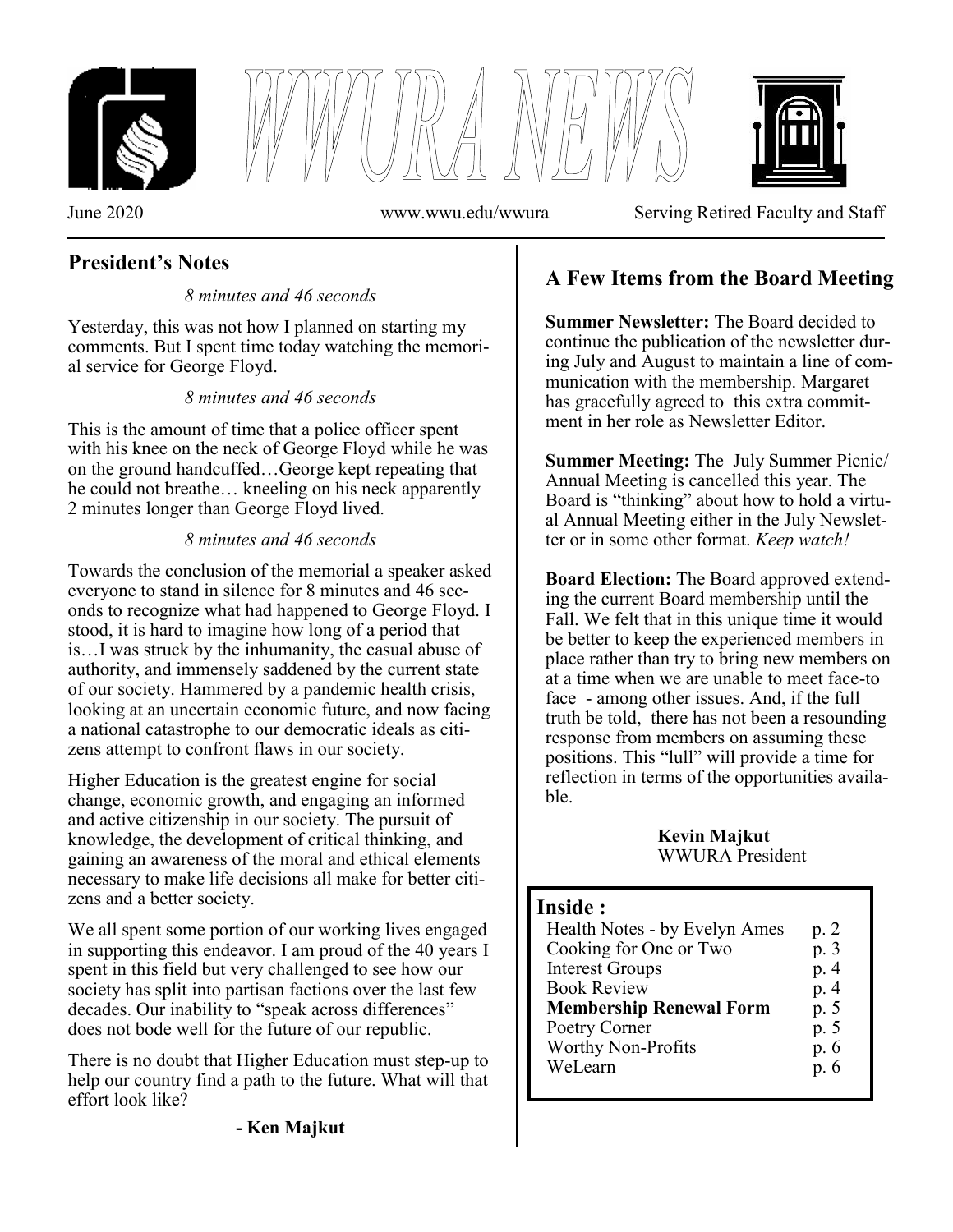# **Health Notes by Evelyn Ames**

# **Foods/Snacks Promoted as Healthy! Are They Really?**

Nutritious-sounding names often seen on food packaging and promoted on supermarket shelves, convey to the shopper that the food is fresh, nutritious and wholeness! Nutritionists often call this the "health halo." Various foods, especially snacks, are marketed as being chock full of nutrients and healthy for the consumer, providing most of one's daily nutritional needs. Many times, the products fall short of being nutritional and more than likely contain more sugars, sodium, and calories than one may realize. Following are examples *Consumer Reports* evaluated in 2019.

**Rice Cakes:** You prefer not to eat wheat products? Why not switch to rice cakes? More than likely, they are probably made with whole-grain brown rice which provides little fiber. The importance of fibrous foods is that they help curb appetite. Be aware that rice products may contain arsenic due to the way rice is grown. This is the reason why it is suggested not to feed babies and little children rice cakes. Flavored varieties of rice cakes often contain more calories and sugars than expected. Example: "two Lundberg Family Farms Salted Caramel rice cakes have 6 grams of added sugars and 160 calories." A better choice for snack: airpopped popcorn.

**Veggie Sticks:** What sounds more nutritional than to eat more "veggies"? What is really in most of the "veggie sticks"? They are made with potato flour and starch, oil, salt, and some vegetable powder for color. An ounce of Sensible Portions Garden Veggie Straws has 130 calories, 7 grams of fat, less than a gram of fiber, and 210 mg of sodium. Veggie sticks are snacks, not veggies! Air-popped popcorn is again an option.

**Spinach Wraps:** Spinach wraps will not help increase the intake of spinach. Nutritional assessment shows the amount of spinach is negligible. Check labels to see which brands use food coloring along with a small amount of spinach powder to hyper the amount and color of "spinach". Also check to see what flour is used. Why not make your own wrap. Fill it with the veggies you want and like?



**Protein Powder:** The promotion of protein powder is apparently based on the assumption that most people, especially older adults, are not eating enough protein. Media advertising promotes the idea that there is a serious deficiency in the United States. For sure, there are population groups that have deficiency (e.g., school age children whose families struggle to feed them and older adults who have difficulty feeding themselves. Children are especially vulnerable now that they are not receiving school lunches and weekend food boxes due to school closures because of COVID-19 pandemic). Older adults do need a bit more protein than younger adults but protein powder is not recommended as the way to accomplish this. Chemical analysis has found some powders to contain heavy metals and other toxins. Check food contaminant analysis at web sites of the Food and Drug Administration and professional nutrition organizations. Suggestions for increasing protein intake include Greek yogurt, peanut butter, and tofu.

**Ground Turkey:** Is a turkey burger always better than a beef burger. Ground turkey can contain dark meat and skin, which add calories and fat. As a comparison, Butterball 85 percent lean ground turkey has 230 calories and 17 grams of fat (5 grams saturated) in 4 ounces. That amount of 85 percent lean ground beef has 243 calories and 17 grams of fat (6.5 grams saturated). Not too much difference. It is a matter of taste. For a better choice, consider ground turkey breast meat. Four ounces has 2 grams of fat of which 0.5 is saturated.

**Granola:** Labels for granola products list a mixture of oats, fruit, and nuts. Check labels to see what else is included, such as whey protein and the amount of sugars and fat. A half-cup serving of Quaker Simply Granola Oats, Honey & Almonds has 200 calories and 10 grams of sugars. Consumer Reports suggests a better choice is "a base of high-fiber, low-sugar cereal—such as Shredded Wheat (79 calories and 0 grams of sugars per half-cup) or Cascadian Farm Hearty Morning Fiber (110 calories and 5 grams of sugars in a half-cup); garnish with granola." Why not sprinkle granola on to plain Greek yogurt?

**Instant Oatmeal in packets:** "Rolled oats and other less processed types aren't digested as quickly as instant oats, meaning they won't cause the same rise in blood sugar." Packets and cups of instant oats tend to have far more sugars compared to preparing one's own oatmeal. "A single-serve cup of Bob's Red Mill Gluten Free Brown Sugar and Maple instant oatmeal has 9 grams (more than 2 teaspoons) of added sugars." Better choices are cooking your own rolled or steel-cut oats and served with fruit (blueberries and cranberries are great along with dash of cinnamon).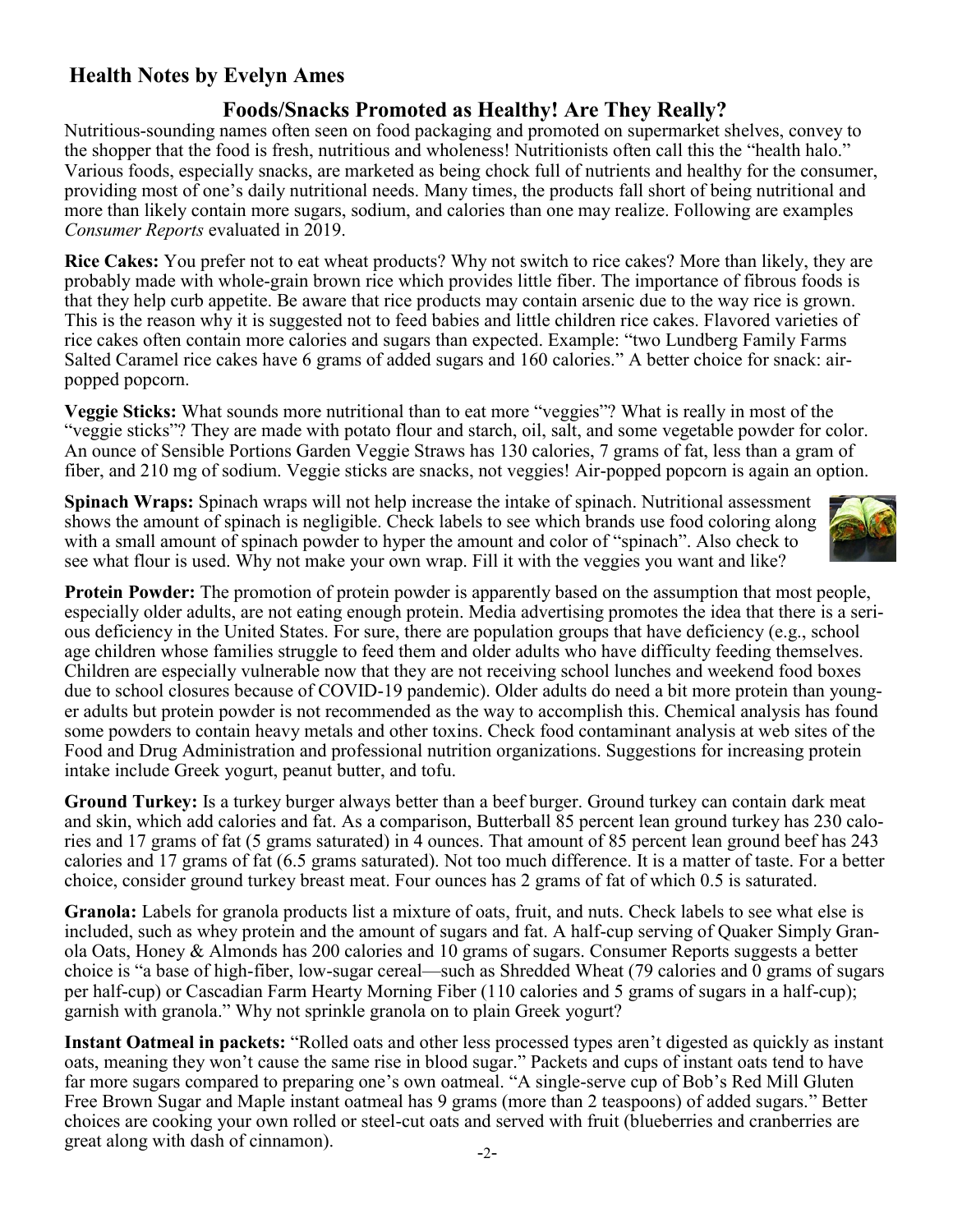#### **Cooking for One (or Two) Suzanne Krogh**

My son Matthew wasn't quite two when I began to drop him off for daily 8:00 to 5:00 babysitting at the home of a Lebanese family. So, while I spent my days learning to be a Montessori teacher, Matt spent his days playing with the family's children and learning to talk…in Lebanese Arabic. One afternoon, the mom sent us home with a salad I'd never seen before, and with one taste I fell in love with what she called *tabbouleh*. She described its importance to Lebanese culture this way: "When you Americans go on a picnic, you assume someone will be in charge of the potato salad. We assume someone will be in charge of the tabbouleh."

Almost a half century later, Matt apparently recalls no Arabic, although he's happy to partake occasionally in some tabbouleh. My friend Lina Zeine…originally from Lebanon and an active member of WWURA…confirms that what the mom said about the popularity of tabbouleh is, indeed, the case. She even says that tabbouleh would appear as a side dish at her family's dinners, once a week or more. These days, Lina is "cooking for one", and her tabbouleh recipe, which follows, is designed with that in mind. There will also be some left over for the next day, or to share with one or two others.

Making tabbouleh is not difficult, although it requires some prep and grain soaking time. In other words, it's not something that can be decided on at the last minute. It is, however, well worth the time. And there's no need to wait for a picnic.

#### **Lina Zeine's Tabbouleh**

#### **Ingredients**

1 bunch flat-leaf parsley 1/3 cup bulgur wheat  $1\frac{1}{2}$  medium tomatoes, about  $\frac{3}{4}$  pound 1 ½ to 2 tablespoons lemon juice 1 ½ to 2 tablespoons olive oil salt to taste

Optional:  $\frac{1}{4}$  cup fresh mint, chopped 2 or 3 green onions chopped fine



#### **Prep Instructions**

Wash the parsley and wrap in a cloth towel to dry

Once dry, discard parsley stems and chop leaves fine, either by hand or in food processor Rinse the bulgur and cover in water. Soak for about two hours (or use boiling water for about 30 minutes). Drain well in a sieve when done.

Chop the tomatoes very fine  $(\frac{1}{4} - \frac{1}{2})$  inch, draining out the juice

#### **Making the Tabbouleh**

Place parsley, onions, and mint in a bowl

Squeeze a handful of bulgur to get rid of any water, and add to parsley mixture.

Repeat to total about 3 or 4 handfuls.

Add chopped tomatoes

Stir in olive oil, lemon juice, and salt to taste. Use more or less olive oil or lemon juice depending on preference.

#### **Lina's Tips**

\*You will probably have extra bulgur. The birds who pass through your yard will love it.

\*Your tabbouleh should emphasize the green of the parsley, not the bulgur. This is the opposite of what we see in grocery store deli departments.

\*There are different grinds of bulgur. Bob's Red Mill "red bulgur" or the Co-op's bulk bulgur are good choices.

#### #############

P.S. Some readers have requested gluten free recipes, especially desserts. If you have any to share, please send to [slkrogh@wwu.edu.](mailto:slkrogh@wwu.edu) Many thanks!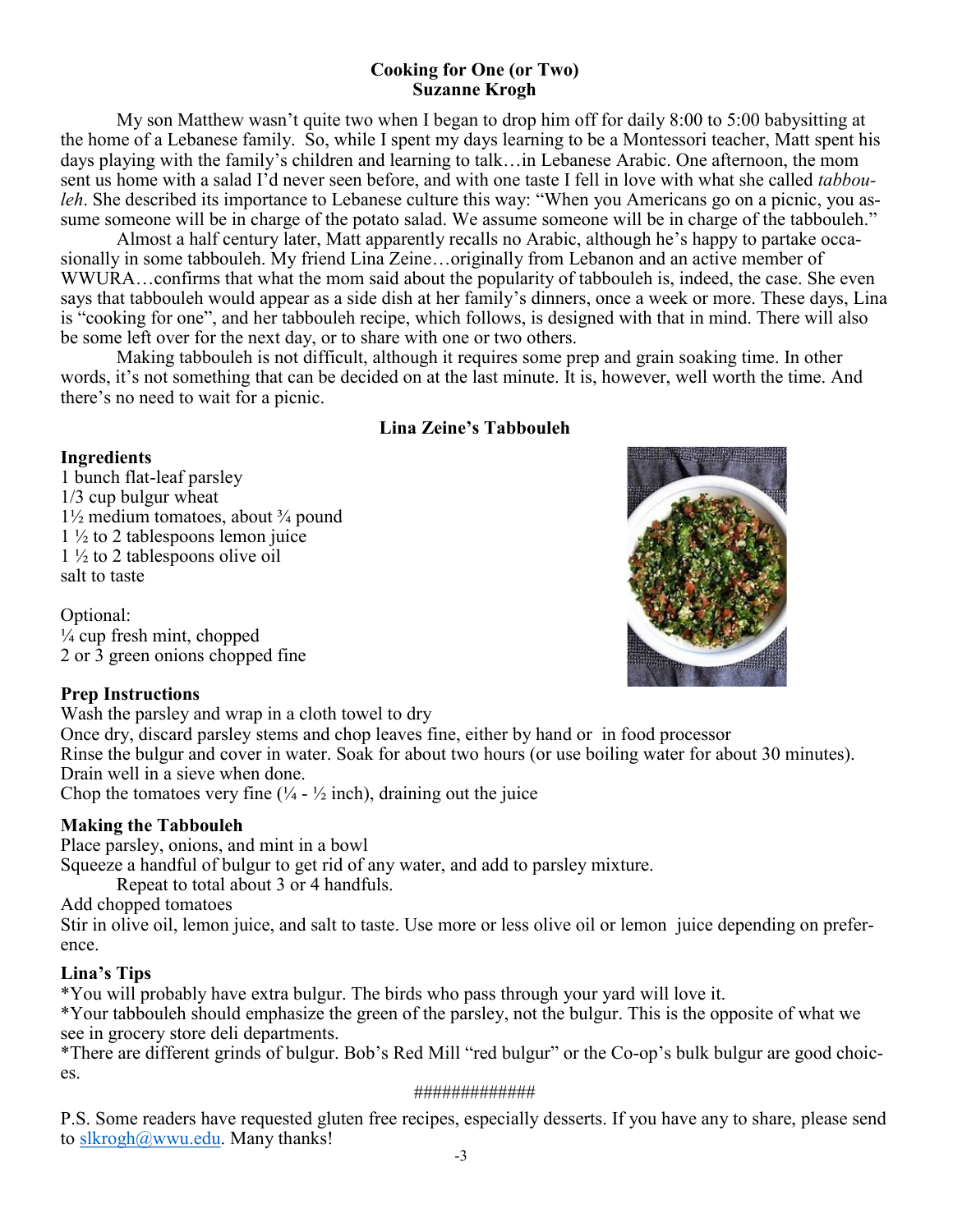## **JUNE 2020 INTEREST GROUPS**

If you are interested in one of the groups please call or email the contact person.

**BOOK GROUP**--Donna Moore, 360-733-5769 dfmoore12@gmail.com We will have a Zoom meeting at 2 pm on Tuesday, 16th to discuss *A Moment of Lift* by Melinda Gates. The discussion leader is Claire Bowden. Upcoming books are:  *Where the Crawdads Sing* by Delia Owens  *A Woman of No Importance* by Sonia Purnell  *Pilgrimage to Eternity* by Timothy Egan  *Outliers: The Story of Success* by Malcolm Gladwell

 *The Perfect Horse* by Elizabeth Letts

**INFORMAL DINING—**Stephen Hutchens, 360-483-6873 sphutchens@yahoo.com. Contact Steve for more information.

**OPERA GROUP--Evelyn Ames, 360-734-3184, evelyn.ames@wwu.edu** Contact Evelyn for more information.

Metropolitan Opera is streaming operas from previous productions (telecasted on PBS and MET HD productions). Check listings by going to metopera.org. Seattle Opera is showcasing singers who have performed in Seattle. If you need an opera fix, check YouTube.

**WRITER'S GROUP -** Troy Faith Ward, 425-299-4924, troyfaithward@gmail.com. Meets twice a month. The groups are kept small so there is time for reading and critiquing each other's work.

A second writing group has started and is accepting new members. Meets twice a month. Call Howard Evans,  $360-650-9724$ , barbandhoward@comcast.net if interested.

## **Book Review**

#### **The Rules of Civility by Amor Towles: A Review**

In this time of social distancing and grim reality, perhaps some delightful diversion would be welcome. Amor Towles, whose A Gentleman from Moscow entranced many of us, provides us a wonderfully entertaining and witty experience with this, his first novel.

Katey Kontent—twenty-four, attractive, smart as can be, a second generation working class Russian Jew narrates her life in Manhattan in 1938. On New Year's Eve 1937, at a Greenwich Village bistro, Katey and similarly gifted roommate Eve, meet suave, handsome young banker Tinker Grey. Mutual attraction ensues. Katey's narrative of her life in 1938 is the novel. The mutual attraction is derailed by an auto accident involving all three, but in which Eve is seriously injured. Guilt and noblesse oblige cause Tinker to insist that Eve recuperate in his upscale, beautifully appointed apartment. Through Tinker, Katey is swept into the WASP old money world of New York society.

All is surface charm and ease with underlying flawed reality. Katey learns that Tinker's apparent wealth and position derive from Anne, grand dame of society and social mentor to Katey. He is Anne's kept man.

The Rules of Civility? It's a booklet that Tinker's mother gave him years before. It's a set of selfimprovement rules of conduct written for himself by teenaged George Washington. It's appended to the novel. One example: "59<sup>th</sup> Never express anything unbecoming, nor Act agst the Rules Moral before your inferiours." In a treasure of a Reading Guide (found on the Web) written by the author himself, he turns the tables on us by asking "Which of Washington's rules do you aspire to?"

-4- It's the writing itself, of course, that most impresses me. "And Tinker, he had a smile on his face that could have lit every lamp at the North Pole." "His accent was purely aristocratic—part prep school, part Brit, part prude." "That's how quickly New York City comes about—like a weather vane—or the head if a cobra. Time tells which." That's Katey. Ultimately, she finds her place in this new life. Read the novel. It's a delight. **- Bob McDonnell**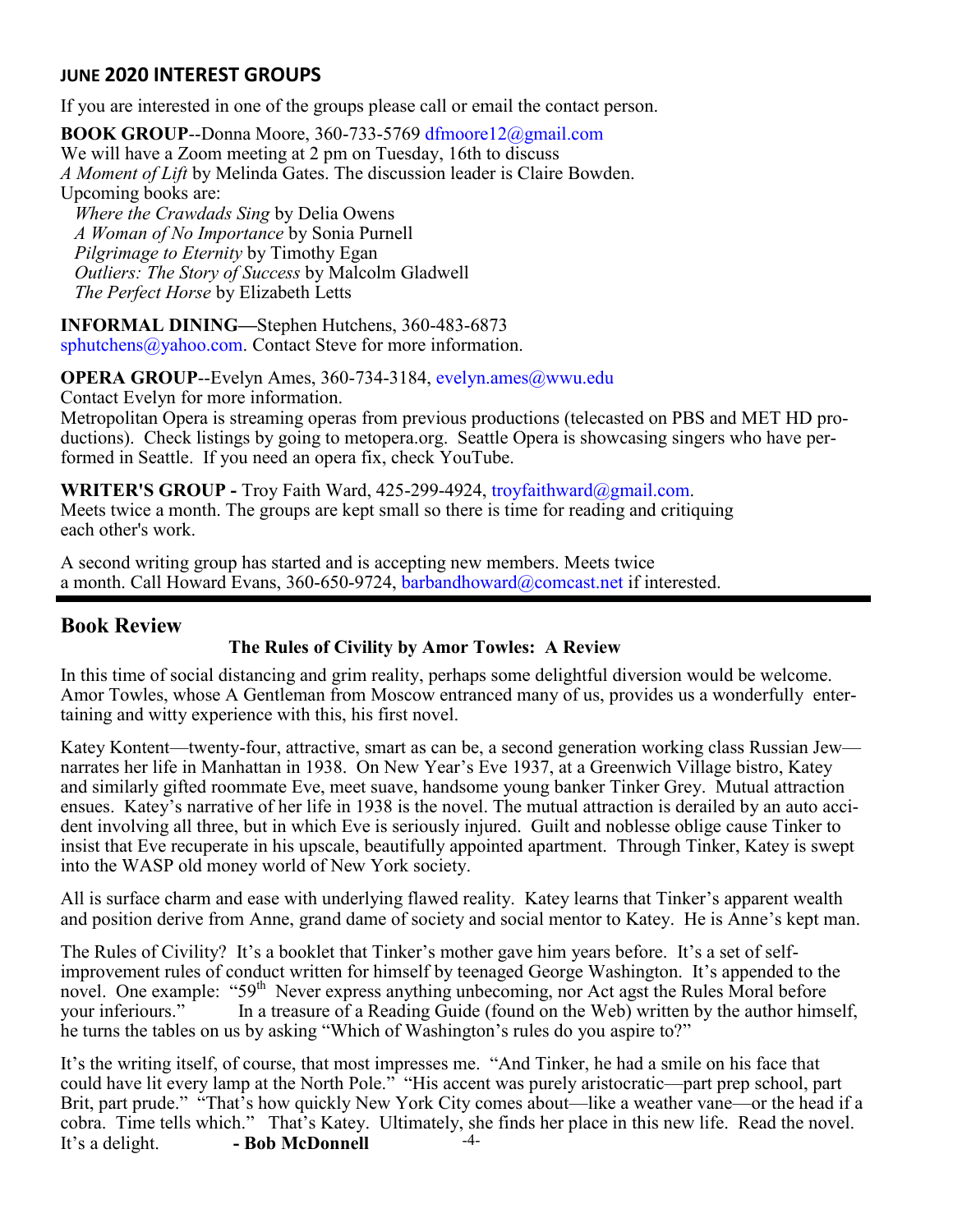# **WWURA Membership Application or Renewal Form for 2020-2021**

| Year Retired ________ Years of WWU Service ______ Department/Unit ______________                                                                                                                                                                                                                                                                                                                                                                          |
|-----------------------------------------------------------------------------------------------------------------------------------------------------------------------------------------------------------------------------------------------------------------------------------------------------------------------------------------------------------------------------------------------------------------------------------------------------------|
| If not a WWU retiree, check one: MWURA Friend   Spouse/Partner of Retiree<br><u> 1980 - Jan Barbara, margaret amerikan basar dan berasal dalam basar dalam basar dalam basar dalam basar dalam </u>                                                                                                                                                                                                                                                       |
|                                                                                                                                                                                                                                                                                                                                                                                                                                                           |
|                                                                                                                                                                                                                                                                                                                                                                                                                                                           |
| Contribution to WWURA Scholarship fund \$                                                                                                                                                                                                                                                                                                                                                                                                                 |
| Date                                                                                                                                                                                                                                                                                                                                                                                                                                                      |
| (Contributions are deductible) Questions? E-mail Barbara at barbandhoward@comcast.net<br>Remembrance—One More in the Bank<br>- by Howard Evans                                                                                                                                                                                                                                                                                                            |
| One glimpse, a hurried smile<br>Now lost within the crowd,<br>The vision caught, it's filed away<br>to be retrieved whenever the soul's<br>in need of beauty.<br>How swiftly time has passed me by!<br>Can nothing slow its rapid gait?<br>I've few years before I die.<br>How swiftly time has passed me by!<br>I face the years left with a sigh<br>When time is so predominate.<br>How swiftly time is passing by!<br>Can no one slow its rapid gait?! |
| <b>Time</b><br><b>Health Note To Our Members.</b> Just a reminder to continue being proactive in protecting vourselves                                                                                                                                                                                                                                                                                                                                    |

Health Note To Our Members. Just a reminder to continue being proactive in protecting yourselves from transmission of the COVID-19 virus pandemic. Stay well—Stay Healthy!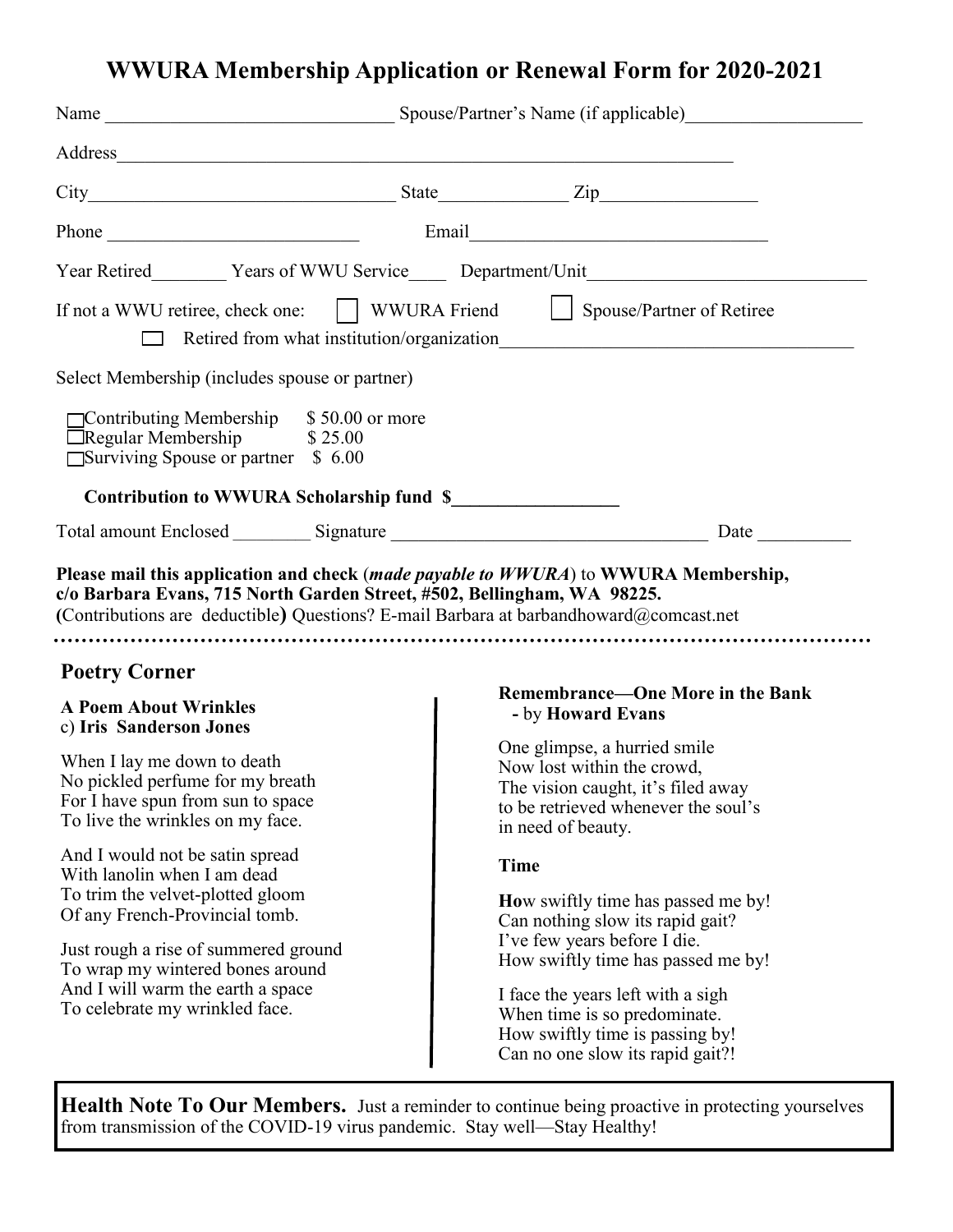## **Worthy Non-Profit**

Some worthy non-profits for our day. In this time of social turmoil responding to the killing of George Floyd, here are several national non-profits that have a track record of working for equal rights for all people of all ethnicities. ACLU, Anti-Defamation League, Alliance for Justice, NAACP, Equal Justice Initiative, Southern Poverty Law Center. (Charity Navigator vets nonprofits financially. It recommends all of the above.) All of them are worthy of our financial support.

## **WeLearn**

*Did you know?* Western has a rich assortment of educational and enrichment opportunities for community members of all ages. During these challenging times, our focus is on providing pathways for engagement, learning, and connection. WeLearn— a curated site of Western resources—was built with that goal in mind. We invite you to discover all that Western has to offer, including upskilling and career-changing options, youth programming, networking, digital resources through Western Libraries, and much more!

Go to https://www.wwu.edu/welearn

**Western Washington University Retirement Assoc. ( WWURA)** 516 High Street Bellingham, WA 98225-9020

It's Membership It's Membership<br>Renewal Time!